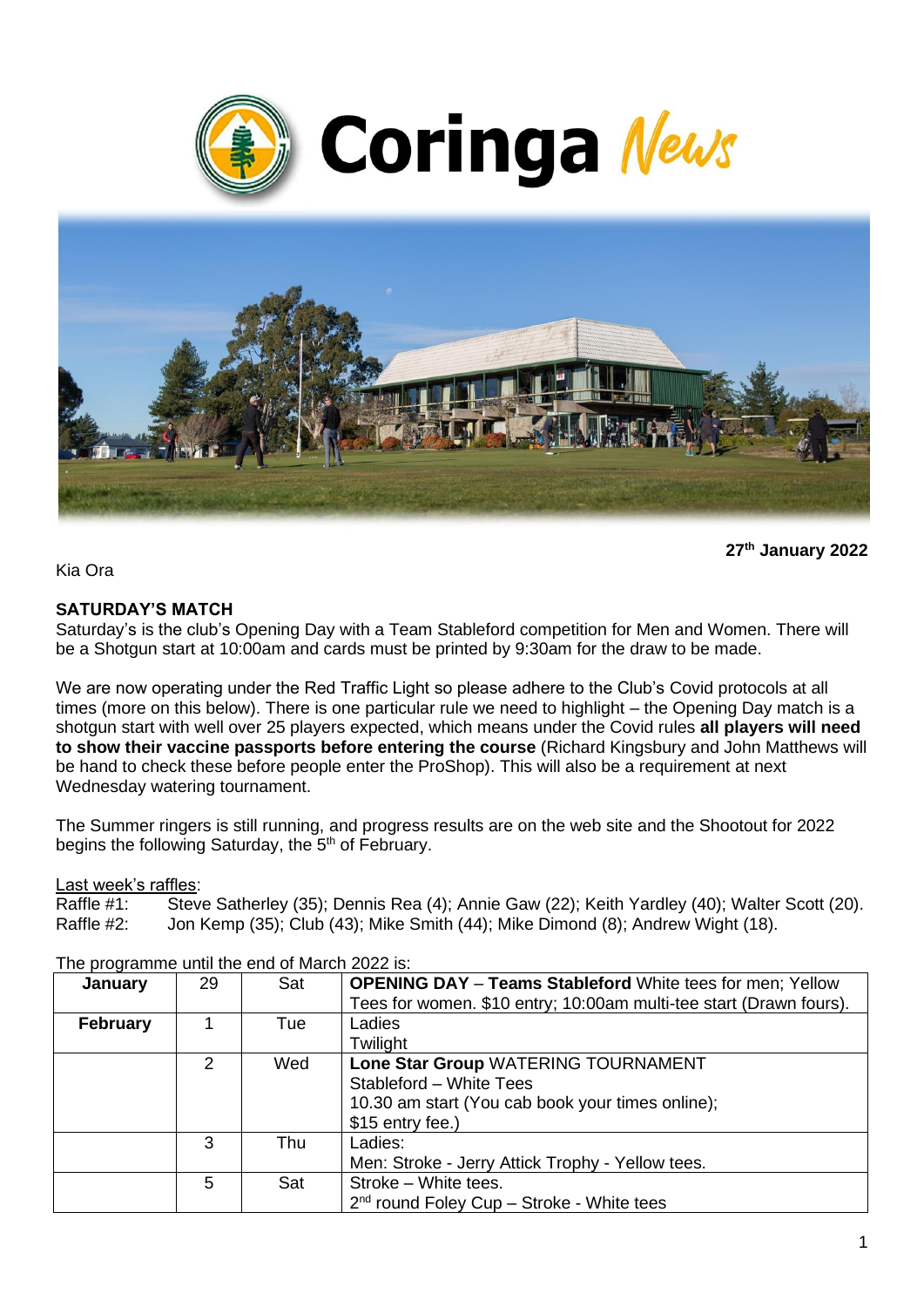|              |                  |     | Vets Cup 2 <sup>nd</sup> round                        |  |
|--------------|------------------|-----|-------------------------------------------------------|--|
|              |                  |     | SHOOTOUT BEGINS - [\$20 entry fee for the whole year] |  |
|              |                  |     | Summer ringers.                                       |  |
|              | 6                | Sun | <b>Waitangi Day - Course Open</b>                     |  |
|              | 8                | Tue | Ladies                                                |  |
|              |                  |     | Twilight                                              |  |
|              | 9                | Wed | <b>Templeton Wednesday Tournament</b>                 |  |
|              | 10               | Thu | Ladies                                                |  |
|              |                  |     | Men: Stableford - White tees                          |  |
|              | 12               | Sat | Stableford - Blue / White tees.                       |  |
|              |                  |     | Semi Final Foley Cup.                                 |  |
|              |                  |     | Shootout                                              |  |
|              |                  |     | Summer ringers                                        |  |
|              | 15               | Tue | Ladies                                                |  |
|              |                  |     | Twilight                                              |  |
|              | 16               | Wed | WEDNESDAY TOURNAMENT - Stableford - Silver Tees       |  |
|              |                  |     | - 11 am start; \$10 entry fee.                        |  |
|              | 17               | Thu | Ladies                                                |  |
|              |                  |     | Men: Par - Yellow tees                                |  |
|              |                  |     |                                                       |  |
|              | 18               | Fri | Master Joiners Tournament - course closed             |  |
|              | 19               | Sat | Irish Stableford - Blue tees                          |  |
|              |                  |     | <b>Final Foley Cup</b>                                |  |
|              |                  |     | <b>Summer Ringers</b>                                 |  |
|              |                  |     | Shootout.                                             |  |
|              | 22               | Tue | Ladies                                                |  |
|              |                  |     | Twilight                                              |  |
|              | 23               | Wed | <b>Ellesmere Watering Tournament</b>                  |  |
|              | 24               | Thu | Ladies                                                |  |
|              |                  |     | Men: Stableford - Yellow tees                         |  |
|              | 26               | Sat | Stroke - Black / Silver tees                          |  |
|              |                  |     | Vets Cup 3rd round                                    |  |
|              |                  |     | Summer Ringers - Final day.                           |  |
|              |                  |     | Shootout                                              |  |
| <b>March</b> | 1                | Tue | Ladies                                                |  |
|              |                  |     | Twilight                                              |  |
|              | $\overline{2}$   | Wed | Lone Star Group WATERING TOURNAMENT                   |  |
|              |                  |     | Stableford - White Tees                               |  |
|              |                  |     | 10.30 am start; (\$15 entry fee.)                     |  |
|              | 3                | Thu | Ladies                                                |  |
|              |                  |     | Men: Stroke - Jerry Attick Cup - Yellow tees.         |  |
|              | 5                | Sat | American Stableford - Blue tees.                      |  |
|              |                  |     | Random Drawn fours after 10.30 am.                    |  |
|              |                  |     | Shootout                                              |  |
|              |                  |     | <b>Summer Ringers</b>                                 |  |
|              | $\overline{7}$   | Mon | CANTERBURY VETS.COMPETITION - Stableford.             |  |
|              |                  |     | Course closed until 2:00pm                            |  |
|              | 8                | Tue | Ladies                                                |  |
|              |                  |     | Twilight                                              |  |
|              | $\boldsymbol{9}$ | Wed | Templeton Wednesday Tournament                        |  |
|              | 10               | Thu | Ladies                                                |  |
|              |                  |     | Men: Stableford - White tees                          |  |
|              | 12               | Sat | 4BBB Nett - White Tees                                |  |
|              |                  |     | Shootout                                              |  |
|              |                  |     | Winter Ringers - Final day                            |  |
|              | 15               | Tue | Ladies                                                |  |
|              |                  |     | <b>Twilight Final Night</b>                           |  |
|              | 16               | Wed | WEDNESDAY TOURNAMENT - Stableford - Silver tees       |  |
|              |                  |     | -11:00am start - \$10 entry fee.                      |  |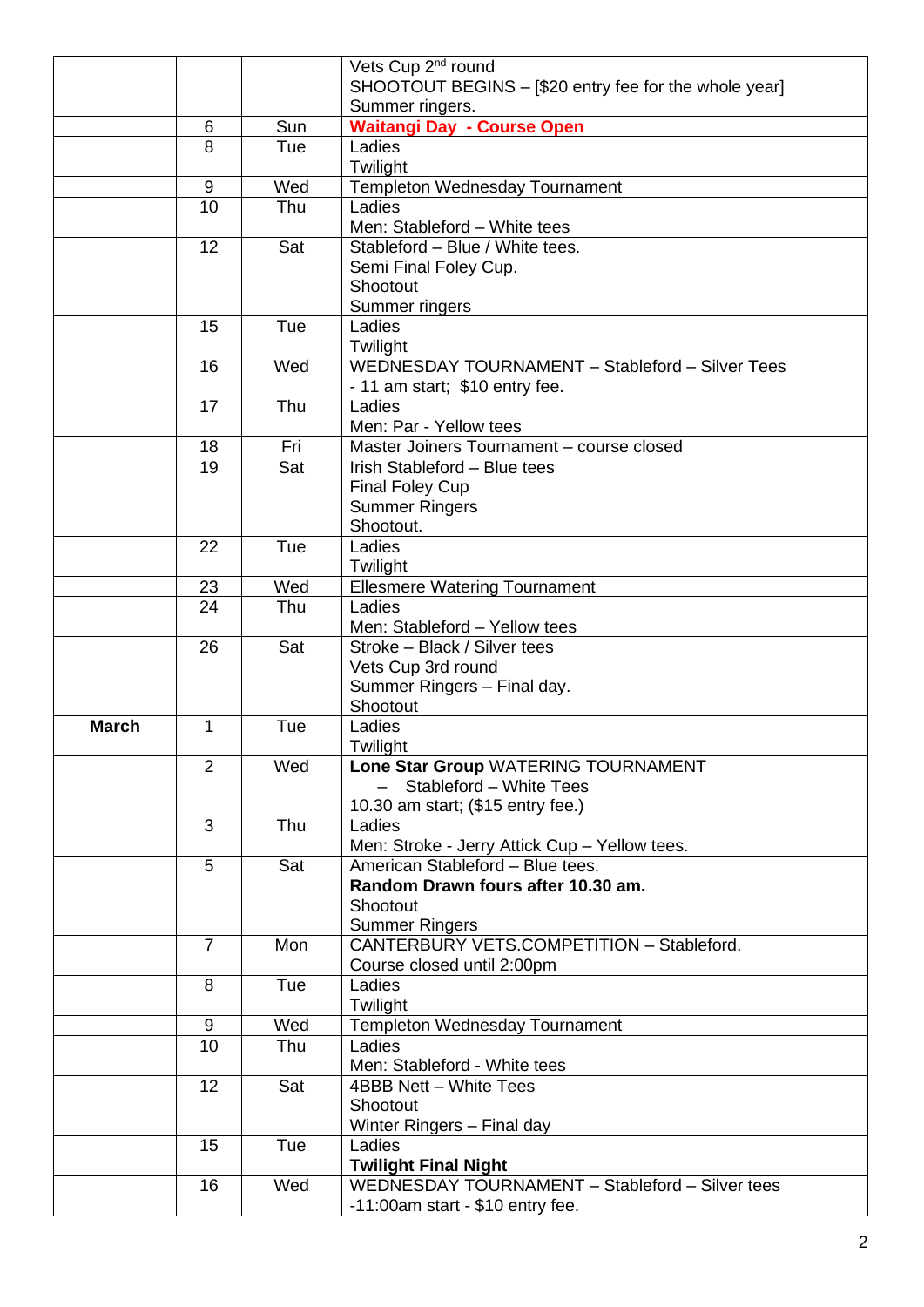| 17 | Thu  | Ladies                                         |
|----|------|------------------------------------------------|
|    |      | Men: Par - Yellow tees                         |
| 19 | Sat  | Stableford - Blue / Silver tees                |
|    |      | Shootout                                       |
| 22 | Tue  | Ladies                                         |
| 23 | Wed  | Ellesmere Wednesday Tournament                 |
| 24 | Thu  | Ladies                                         |
|    |      | Men: Stableford - Yellow tees                  |
| 26 | Sat  | Par – Black / Silver tees                      |
|    |      | Shootout                                       |
| 30 | Wed  | WEDNESDAY TOURNAMENT - Stableford - White tees |
|    |      | $-11:00$ am start - \$10 entry fee.            |
| 31 | Thur | Ladies                                         |
|    |      | Men: Irish Stableford - Yellow tees            |

# **COVID**

I'm sure we are all aware of the change in NZ's COVID settings.

#### **Impact for Members/Guests**

As far as operations at the Golf Club – nothing really changes in terms of the rules or procedures that we have in place but it is now even more important that we all adhere to them.

In particular;

- Sign in when you arrive at the Club **and** when you go upstairs to use the Café/Bar
- Masks are **compulsory** in the ProShop and **no more than 4 people** in there at a time
- Vaccine passports are **compulsory** for people in the Café/Bar (and also a requirement for this Saturday's Opening day and next Wednesday's watering tournament)
- Mask wearing inside the Café/Bar is to be encouraged, and please keep up with the sanitising and social distancing
- And most importantly…. **If you are feeling unwell, get a Covid test and stay away from the Club until you get the all clear!!**

There has also been some discussion about vaccinated and non-vaccinated golfers playing together. The advice from NZ Golf continues to be that golf is safe for both vaccinated and non-vaccinated people to play – we're outside with plenty of air circulating and plenty of room between players. However, if you're uncomfortable with any of this, make sure you talk to your playing partners and establish a safe environment where everyone can enjoy their day's golf.

# **Impact for Golf Club Operations**

One of the biggest concerns now is what happens if some of our staff either contract COVID or are close contacts of someone with COVID and have to stay at home for an extended period of time.

We don't have a lot of back-up and will need Member support to keep the Club running if / when this happens – especially for our Greens Keeping and ProShop staff.

All the advice is that we have a couple of weeks to prepare before things get serious. So…. We'd like to hear from anyone who is prepared to help out, potentially for a number of days, in either the Greens Keeping area or the ProShop.

Ideally, we'd like a couple of people for each area that we can train you up (say 0.5 to 1 day) and then call you in if/when we need your help.

If you would like to help – contact the club via email [office@coringagolfclub.co.nz](mailto:office@coringagolfclub.co.nz) and we'll be in touch about training etc etc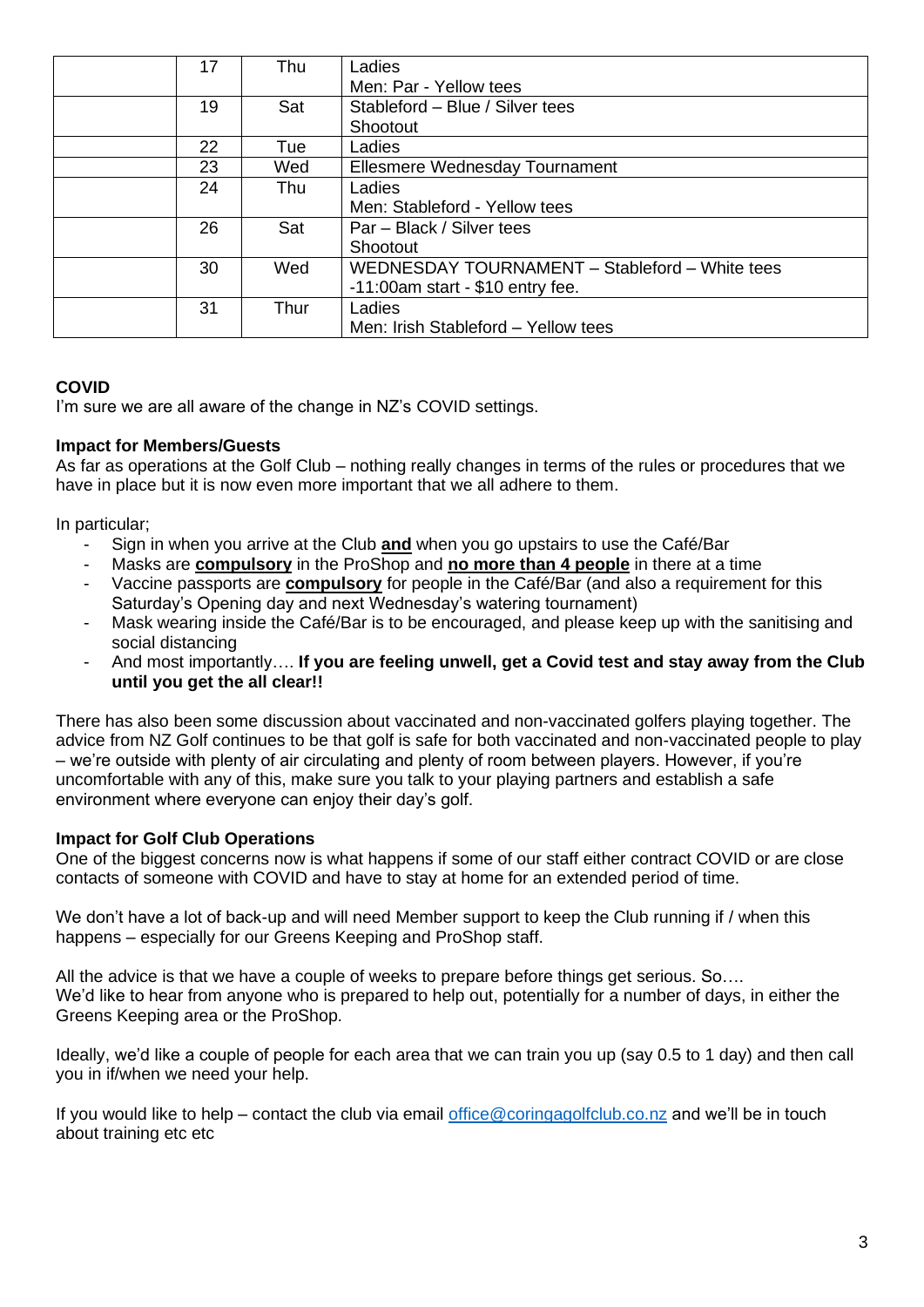#### **Membership changes**

Membership continues to grow at the Club and is currently around 460 and steadily rising.

Therefore, at Monday's Board meeting, it was decided to stop offering any more 3yr Memberships this year, and only offer a limited number (20) in future years. It was also decided to increase the 1<sup>st</sup> year introductory membership cost to \$750 per year (up from \$700)

These changes will come into effect from 1 Feb (and yes – we do need to take down the signs at the entrance way!)

# **CLUB NEWS**

#### **New Members**

We welcome the following two new members who have joined since the last newsletter Luobby Luo Paul Thornhill

Do not hesitate to ask from the pro shop or any of the members how the club functions and the different competitions we run throughout the week. Most importantly do enjoy your time at Coringa.

#### **Course update / Working Bee next Tuesday**

Rohan advises us that Greens will get progressively faster as the holiday period is over and its time to get back to competition golf !!

The pine slash is all set to be 'chipped', we just need to organise a time to get the contractor in (just waiting for there availability).

Rohan and the team are working on a number of leaks in the irrigation system. If you do spot any around the course could you let Barry or Derrick know in the ProShop – they will advise Rohan.

Unfortunately, our coring machine is still caught up in Covid affected supply chains and won't be here for a few more months. We will, instead of coring, be spiking the greens again, probably in early March, and maybe do this again in June/July before coring in Autumn.

Rohan's also asked for some help to pick up all the pinecones and the like from the areas where the pine hedges came down. Paul Snape (the Apprentice) is organising a working bee for next Tuesday, 9am, to get started on this – more hands, light work!!

#### **Carts**

We are taking delivery of another 4 'newish' green golf carts tomorrow (ex Kauri Cliffs). We have decided to keep 2 of the white carts for at least another couple of months, so will have 8 carts available throughout the rest of summer/ autumn

#### **Newsletter**

Some members have been having problems getting the weekly newsletter. The problem seems to be with Xtra email users – the newsletter email is going straight to their spam folder. If you hear that a member hasn't received the newsletter – advise them to have a look in their spam folder – hopefully they can find it in their and change their settings so it doesn't happen in future.

#### **SUMMER RINGERS**

With the greenkeeping staff back on full duties now it was so good to see that the rough has been mowed as it was getting thick and luscious in places with heat after some rain during the festive break. There were a number who took on the challenge of playing the championship course black tees this week and a few made some inroads on their Ringers score...good on you.

Round 7 of the Summer Ringers Competition was competed under ideal warm sunny conditions with a light wind prevailing. With the leaders now beginning to find it hard to make large improvements due to having to name birdies now, the rest of the field is compressing behind them.

The top position is continued to be held by Chris Cottrell who has increased his lead margin to 1.02 with a net score of 50.01, from John Maasch on 51.03 who did not play this week's round. Andrew Wight has moved up five positions to now hold third spot on 52.30 and is only 0.03 clear of Robert Pryce on 52.33.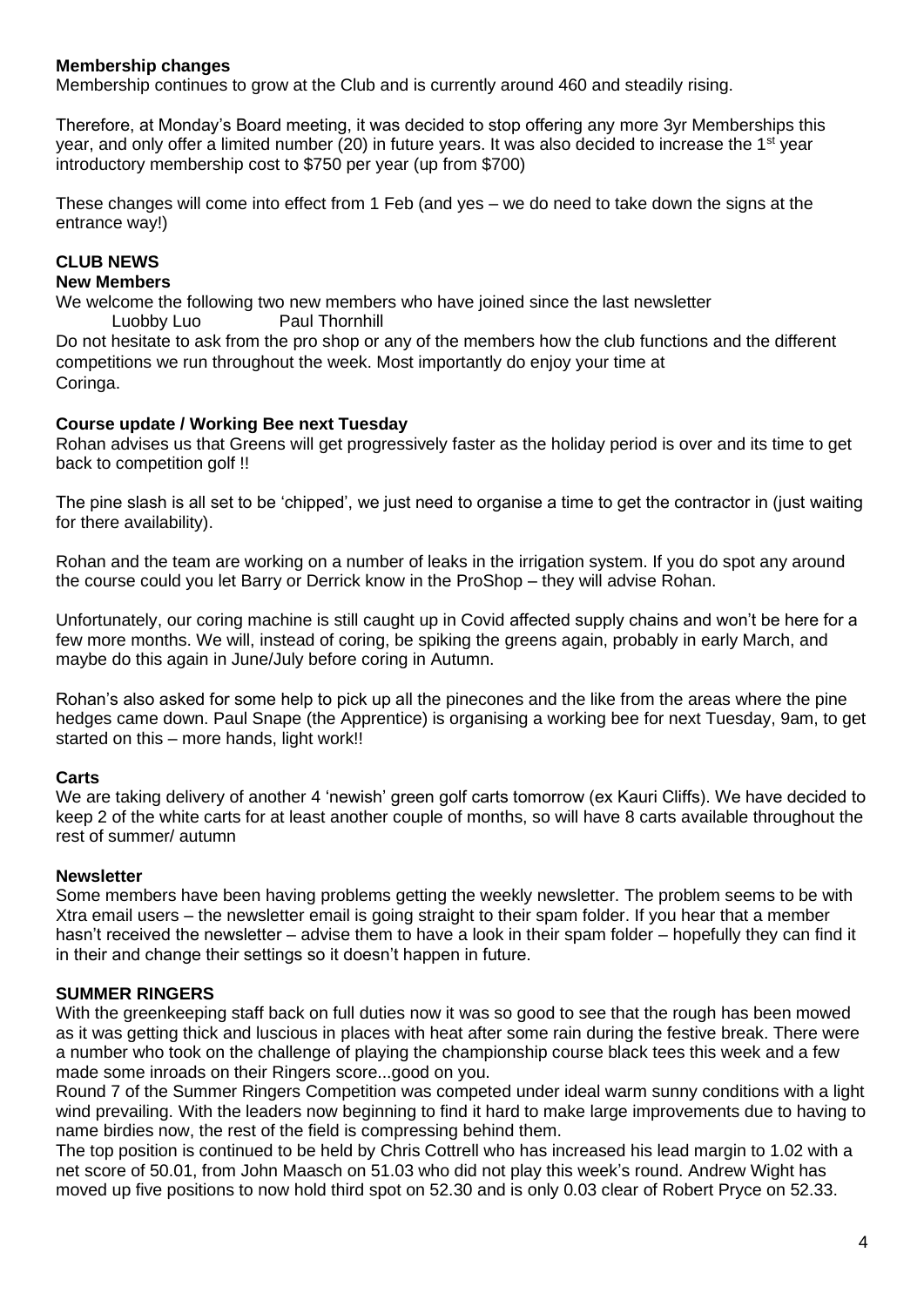The next 26 players all have a net score below 60.00 and the field will further compress in the coming weeks as the pressure to score well on certain holes increases with the declining number of remaining rounds to play.

There were an additional 20 birdies recorded by the Ringers field this week, with Spencer Wicks consolidating his control in these stats with an additional three birdies to take his tally now to eleven birdies, from Albert Yee with eight birdies and David Harvey with seven birdies. Next is Isaac Preece with an eagle and four birdies, followed by Brian Docherty, Jonathan Kemp and Vance Hetaraka with five birdies. If you haven't already entered, **it's not too late (there's 5 rounds left)...come and join in on the** 

**FUN...just add your name on the entry sheet in the Pro Shop and pay the entry fee of \$10, along with the Match of the Day fee**...if you played and entered the match of the day of the previous weeks then those scorecards will be included...play your game and enjoy the friendly rivalry and banter each week as the competition progresses to its finale.

See you out there on Saturday and Happy Golfing.

Kevin King Ringers Organiser

# **INTERCLUB**

# **Over 50's**

The Coringa Over 50's Team remains ahead of its nearest rival (Christchurch Golf Club) by a mere 3 strokes at the Canterbury Interclub Competition.

Penultimate round set for Sunday 30 January.

John Rademakers – Player / Manager

# **Metro A**

The post-Christmas games begin on the  $13<sup>th</sup>$  of February and the Coringa team has a bye! After that there are 4 further games to be played. Coringa is at present in  $2^{nd}$  place in a very tight competition.

James Willetts - Player / Manager

# **Presidents**

The Coringa team had a narrow, and disappointing, loss to Bottle Lake at Bottle Lake, after it had held the advantage for most of the match. The result was  $3\frac{1}{2}$  to  $4\frac{1}{2}$ .

# **MEN'S REPORT**

This Saturday, the 29<sup>th</sup> of January, is a Team competition sponsored by 'Coke' and Coca-Cola off the White tee blocks for Men and the Yellow tee blocks for the Women. There will be Mixed and Men's Team divisions and hopefully people will have the chance to play with someone different. I would like to take this opportunity to thank the board and particularly Paul Snape for securing the sponsorship from Coca-Cola. The prize pool will be \$525 and instead of our normal prize table the match committee is trialling individual prizes with money being put onto club cards! There will be our usual Hancock's longest putt on a Par 5 and the four Hancock's closest to the pin prizes. Thanks very much to both sponsors.

To enter the Tournament, you must wear a mask on arrival and where required, present your Vaccine Passport to Richard Kingsbury and John Matthews upon request. Vance Heteraka and I will ensure you Scan into the Pro-Shop where you get your card and pay \$10 in the Pro-Shop. Your mask must be on and only four are allowed at any one time. While waiting outside please endeavour to maintain the metre distance. At the completion of your round please hand in your score card to the Pro-Shop with your mask on, but the 'Coke' Team Stableford competition sheet must go upstairs to Chris Cottrell and Garry Puddy. The normal procedures apply upstairs with a need to scan in and only vaccinated individuals are allowed in with your choice on wearing masks.

The Instructions for the match are: 'The Team's lowest handicapper will record the score for each hole by multiplying the highest stableford scored by the sum of all the other team members i.e. For a 3, a 2, a2 and a 1 - 3 X (2+2+1) (5) = 15.' [NOTE: *If there is a THREE the Ghost (missing) player scores TWO stableford points on each hole.*] The submitted team sheet should indicate this figure! Terry, please don't change the rules!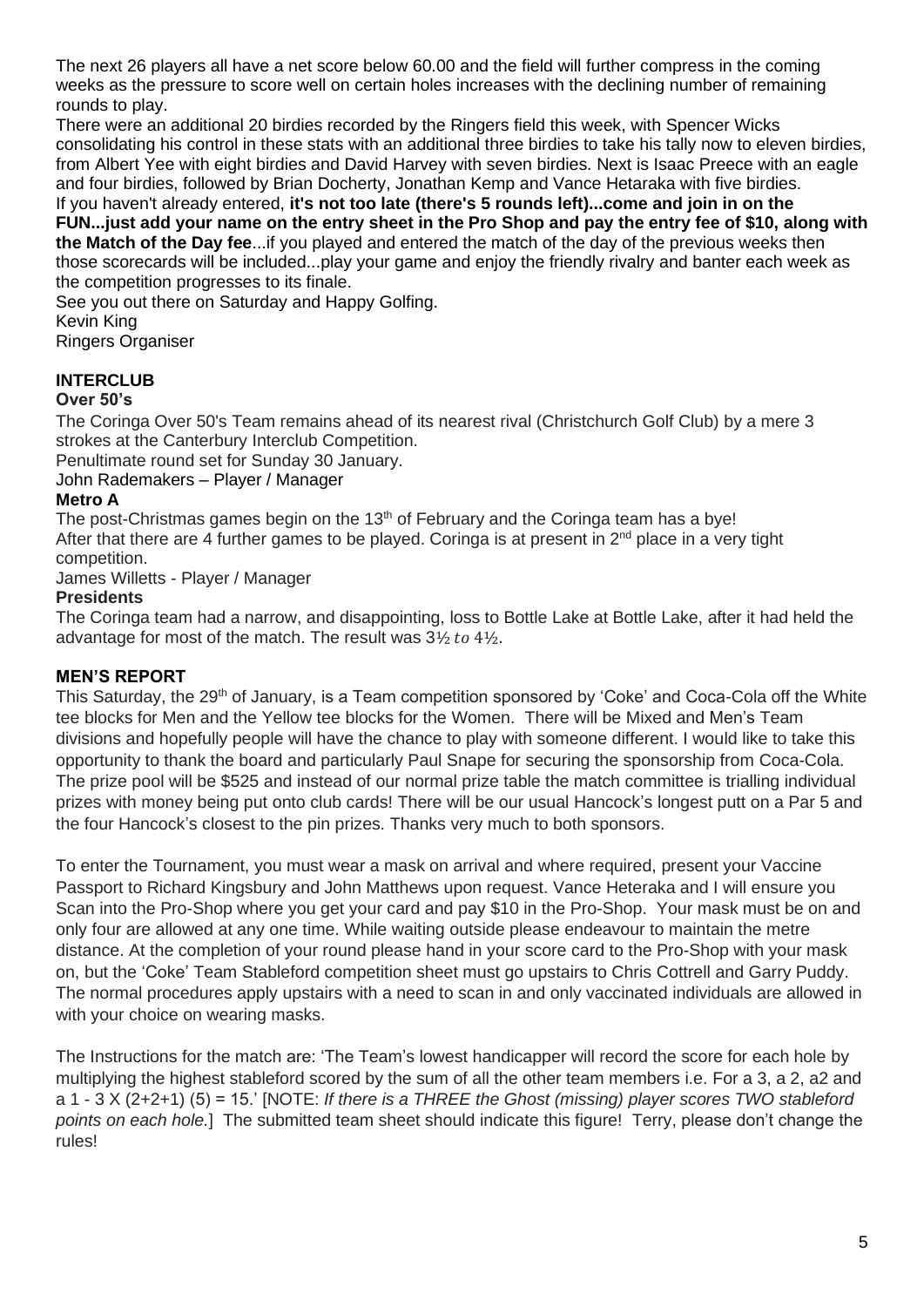Last Saturday, the 22<sup>nd</sup> of January's round is a Par competition off the Black and Silver tee blocks! It was a bit disappointing to see only 16 members challenged themselves off the black tees, but I accept your choice and we are trying to give all members the opportunity to play the various tee blocks! Summary of Results:

**Black:** Scott Ritchie with a +3 from Paul Snape on +2 on count back.

**Silver Division One:** Daniel Bushby on +3 count back from Paul Hansen, Derrick Xu and Terry Hampton. **Silver Division Two:** Robin Wah with +4 from Steve Satherley, Neal Shaw and Robert Chisholm on count back of  $+3$ .

**Silver Division Three:** The score of the weekend Brayden Smart on +7 from Adam Henderson and Graham McMillan on count back of +3.

It was great to Nick Franzman out again and picking up the Gross prize with a 73. Then something I haven't seen before good old John Rademakers picked up with others both, the Net Eagle hole 15 and the Birdie hole 6. Well done all the winners.

I heard Walter Scott made a bit of a hit within his group, as he arrived on the tee block wearing two different shoes. Fortunately for Walter there was a right and left foot shoe!

On a personal issue I continue on my losing New Year streak, so if anyone wants the first beer brought for them then throw my name down!! Haha.

# FOLEY CUP

Match play began last weekend, but it was very disappointing to see three defaults. One member had a health issue, so his withdrawal was understandable. Members will notice that I promote and advertise the dates of the matches prior to your recording your qualification score. Please look at those dates and made sure you can commit through to the final before you write your name down and don't just write your names down. The last could of Cups have left individual disappointed as they were near qualification but missed out.

The Foley Cup progresses over the next weekends; 2<sup>nd</sup> round 5 February, Semi Final 12th and Final 19th. The Quarter Final draw for the  $5<sup>th</sup>$  of February is;

Andrew Wight v Hugh Little John Brettell v Daviel Bushby Terry Hampton v Albert Yee Kyle Charlwood v Clinton Chase

Good luck those winners and the Draw for your next round will be entered by Barry again as soon as it is available.

# Meat/ Wine/ Raffle Prizes:

The raffles are back and we are back to two 50 number raffles. The raffle profits are a means of the match committee making some money to pay for presents and the purchase of golf balls. Please purchase through Murita and help us out. Could I ask raffle purchasers to check the board and if you have a prize, wipe your name off, then ask Murita for your prize, as we don't have a lot of area available within the freezer.

# Coringa Open: - 9<sup>th</sup> April 2022:

The sub-committee met and we have already secured substantial sponsorship from **'The Lone Star and Joes Garage Group'** with \$1200 in vouchers, \$1000 worth of vouchers from '**NZ Post' (**arranged by Clinton Chase) and \$500 from **'Coke'**. We are still working through further sponsorship opportunities through **'Asahi'**, **'Placemakers Christchurch'**, **'New World Bishopdale'** and many other smaller firms! I have also received the sponsorship of goods from **Jimmy Anderson**.

Thanks very much to our confirmed sponsors!

If there are any members who are willing to assist with sponsoring by providing cash to purchase prizes, or goods or services vouchers then please tell one the subcommittee members Jamie Howard, Vance Heteraka, James Willetts and myself or email me at [David.harvey@xtra.co.nz](mailto:David.harvey@xtra.co.nz) !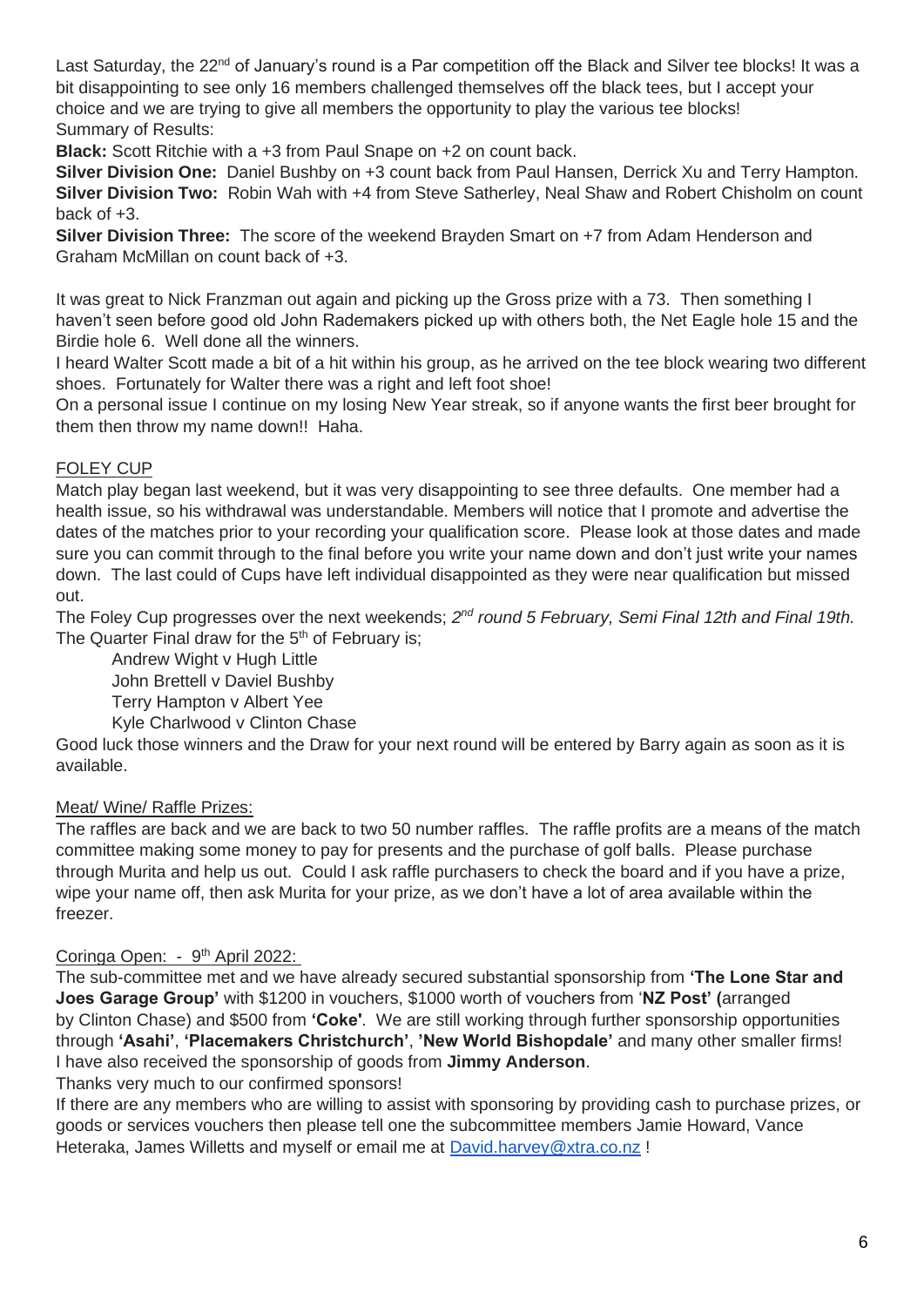# Pace of Play:

I thought I would repeat the article from the Golf Digest referring to **'15 ways to be a better golfer' , as** I thought it was worthwhile sharing some if the tips again over the next two weeks in the hope, we can continue to improve the pace at which we play.

- **Tip 1:** Leave the driver head cover in your car.
- **Tip 2:** The next person to the tee needs to be ready.
- **Tip 3:** Limit practice swings.
- **Tip 4:** Get ready to walk off towards your ball after the last person has hit off.
- **Tip 5:** Watch everyone shots including tee shots.
- **Tip 6:** Make a quick choice as to whether to hit a provisional ball or utilise the local rules dealing with balls hit out of bounds.
- **Tip 7:** While it's someone else's turn to hit figure out your yardage and be ready to play

# Upcoming events:

| 29 January | Opening Day (Team Stableford \$10 entry arrive 9.30 am for 10 shotgun start) |
|------------|------------------------------------------------------------------------------|
| 2 February | 'Lone Star and Joes Garage Group' Watering Tournament                        |
|            | (Stableford \$15 entry Book fixed tee times through Proshop).                |
| 5 February | Quarter Finals of Foley Cup Matchplay                                        |
| 9 April '  | Coringa Open'                                                                |
|            |                                                                              |

# Closest to the Pin:

| Weekly | Hancock's Wine and Beer Merchants |  |  |
|--------|-----------------------------------|--|--|
|        |                                   |  |  |

#### Membership Welfare:

#### **Grant Morris:**

Grant is in hospital having some surgery after getting a leg infection. He hopes to not be in hospital too long and back out playing golf soon. If anyone has some time they could give Grant a call on his cell 022 4034467.

If you know of anyone else who is not so well, then let me know their number and I can ring and offer help!

# Comment:

Who would have thought two years ago how our lives' would change with the arrival of the ongoing challenge of these virus's and the procedures to keep us all staff! What it has reminded me, is you need to be able to laugh at yourself! Laughter does not cost much and being in the company of likeminded people will get us through these current challenges. There is nothing better than being on a golf course, in nice weather and with good company! I reminded myself on Wednesday as I was losing again! What a nice day, good weather and great company that made me laugh quite a few times at them and myself! How lucky am I!

I hope everyone playing on Saturday enjoys the 'Coke' sponsored Teams Stableford Competition! David Harvey - Men's Captain

# **LADIES REPORT**

#### Interclub

**T**he first game of interclub was played on Monday at Christchurch Club against Russley. Coringa won. Well done to those that played in not very pleasant conditions.

# Ladies Opening Day.

Rynne Rumbel was played today. There were fifteen 9-hole ladies and six 18-holers playing. The weather was a bit windy and cool which resulted in many scores not being that high, but it was good to see everyone again after the summer break. We played Stablefords, secret partner. First was Judith and Anne and second was Jane and Fay. However, everyone got a prize.

Janet got the first weasel for the year on #11

Big thank you to Margret for organising and proving items for the raffle.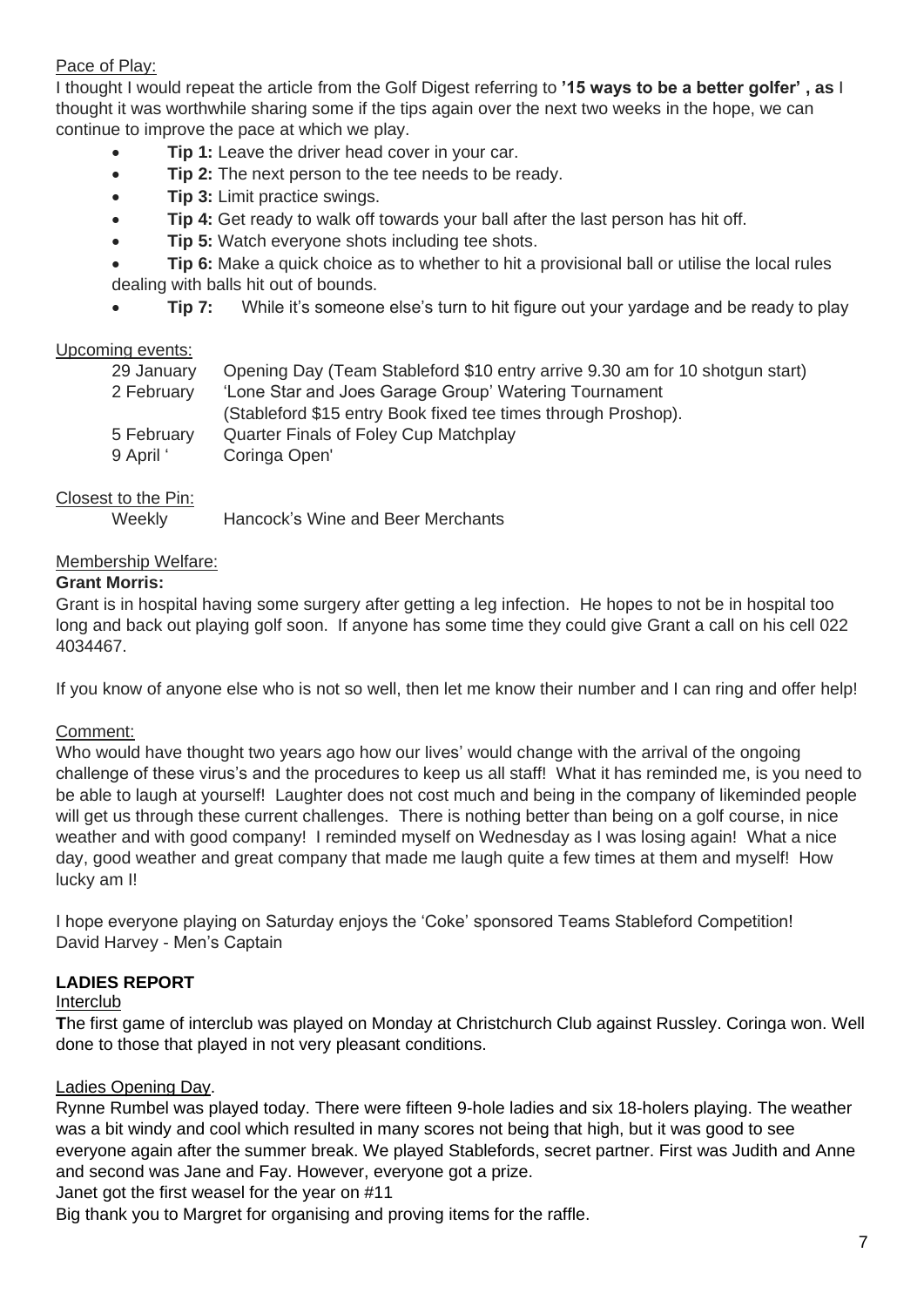# Saturday golf

This continues with tee off times around 9am. Please go online and add your name if you want to play, however, no game this week due to Coringa opening day

Sunday golf**,**

Joy has been able to get an earlier slot so we can avoid some of the heat. This coming Sunday tee off is 9.30am

Twilight-

This week not as many players but still a great field. There were seven ladies. four from Coringa and three others. The top lady was Mandy from another club with 24 Stablefords, 2<sup>nd</sup> lady by lot Anne Morgan with 18 Stablefords 3<sup>rd</sup> Courtney Wilson also with 18 Stablefords

\$5 for members, \$10 for non-members and \$10 for Burger and chips afterwards

#### Coringa Club Opening Day**-**

This Saturday, the 29<sup>th</sup> of January. Ladies are able to play as well. See more information in the newsletter re starting times etc.

Don't' forget you can follow Coringa on Facebook

Anne Morgan

# **WEDNESDAY GOLF**

Ellesmere Wednesday Watering Tournament**:** On Wednesday there were nine playing out in Ellesmere Coringa Results included.

# **Senior**

 $2<sub>nd</sub>$ Gary Puddy 39(C/B) **3rd** Malcolm Wratt 39(C/B)

Yes, people you read it correctly Puds and Malcolm both on 39. So well played guys on those slowish greens!

#### 'The Lone Star and Joe's Garage Group' \$15 Watering Tournament:

The intention for 2022 is that our **'The Lone Star and Joes Garage Group' Tournament** will have set tee times which can be booked either directly through Dotgolf or the Pro-Shop during the month prior. The Tournament is on Wednesday 2nd of February with **'The Lone Star and Joes Garage Group'** \$50 vouchers, **'Hanock's'** closest to the pin and meat provided by our friends at **'New World** 

# **Bishopdale'**.

Make some time, book a tee time and come out.

# **THURSDAY MEN'S GOLF**

After heavy overnight rain we teed off in bright sunshine with a gusty south westerly for a Stableford match off the Yellow tees. The greens are in magnificent condition and a tad quicker this week I thought. The scoring was not spectacular and obviously those who do not hit high or far are not troubled too much by the wind.

The winner on the day was Jimmy Anderson with 37 and full , results were as follows: Results:

| 5.              |                       |    |    |
|-----------------|-----------------------|----|----|
| 1 <sub>st</sub> | Jimmy Anderson        |    | 37 |
| 2 <sub>nd</sub> | <b>Mark Searle</b>    |    | 37 |
| 3 <sup>rd</sup> | <b>Allan Harrison</b> | 35 |    |
| 4 <sup>th</sup> | <b>Hugh Little</b>    |    | 35 |
| 5 <sup>th</sup> | Wing Gin              |    | 34 |
| 6 <sup>th</sup> | <b>Greg Carr</b>      |    | 34 |
|                 |                       |    |    |

The nearest the pins (thanks to Hancock's Wine and Beer Merchants) went to Wing Gin (#7) and Lex Halford (#17). Wing going home with 2 bottles of red is a concern and I will follow up with Jane Gin next week. Looking forward to another fine day next week and until then good golfing.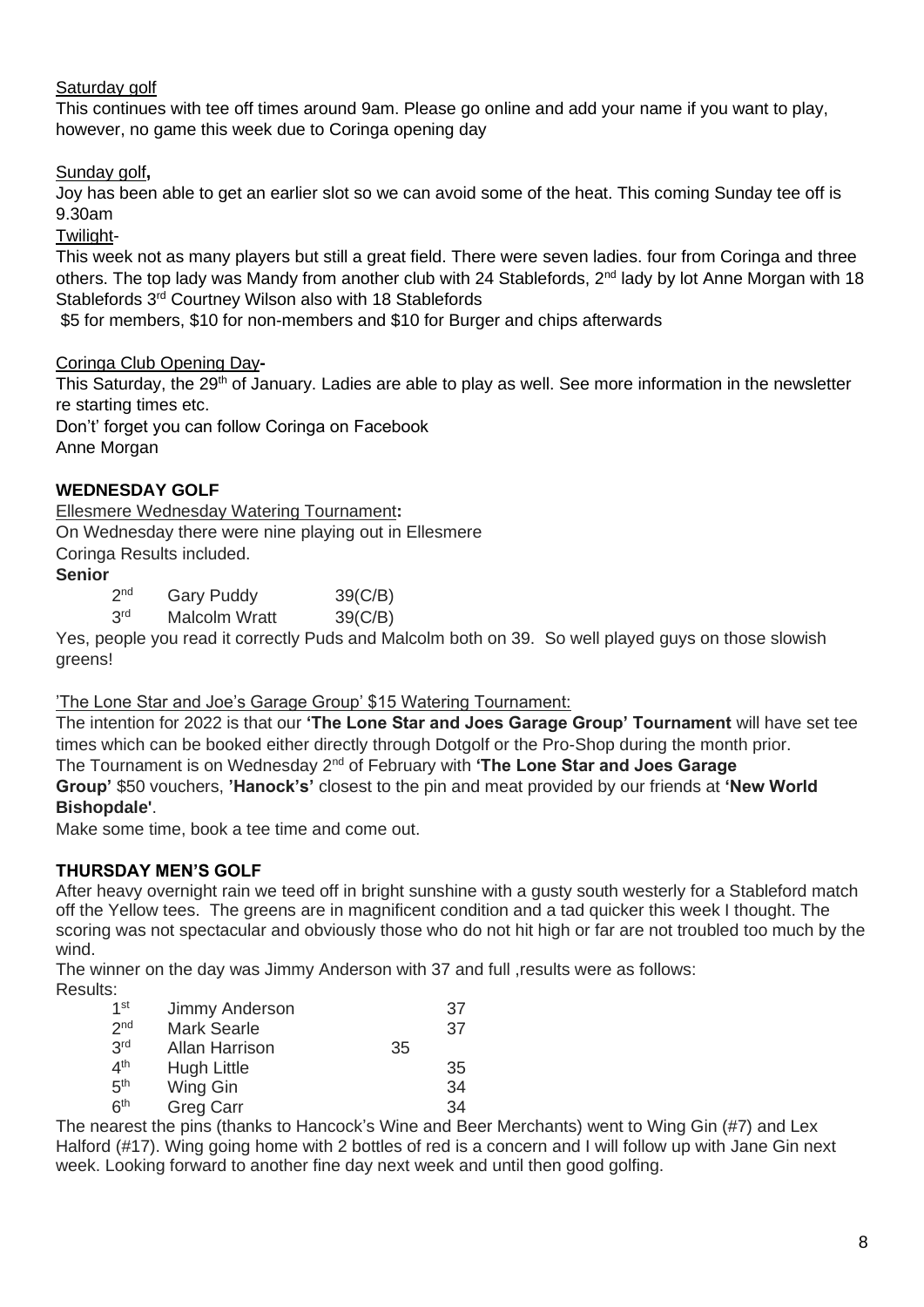#### **TWILIGHT 2021-2022**

Twilights began again last Tuesday and will continue until the scheduled final night on the 15<sup>th</sup> of March. They begin every Tuesday evening with a shotgun start shortly after 5:30pm. Everyone is welcome! Members \$5 and Guests \$10 Good prizes and a Burger meal to follow - \$10



Twilight 25<sup>th</sup> January.

Another great night at Twilight with calm warm conditions and the best course in Canterbury in the best condition ever with great scoring by the players.

Well done to the greenkeepers.

Visitors from Hutt Park, Waitikiri, Harewood, Russley, Kaiapoi, Avondale, Akaroa

#### Winners on the night

| 1 <sup>st</sup>  | Mandy Walsh            | 24 by lot |
|------------------|------------------------|-----------|
| 2 <sub>nd</sub>  | <b>Terry Hampton</b>   | 24 by lot |
| 3 <sup>rd</sup>  | John Wilson            | 22        |
| 4 <sup>th</sup>  | <b>Neal Shaw</b>       | 21        |
| 5 <sup>th</sup>  | <b>Lindsay Smith</b>   | 20 by Lot |
| 6 <sup>th</sup>  | Rum&Coke               | 20 by Lot |
| 7 <sup>th</sup>  | <b>Wesley Edwards</b>  | 19        |
| 8 <sup>th</sup>  | Daniel Wilson          | 19        |
| 9 <sup>th</sup>  | Jonathan Kemp          | 19        |
| 10 <sup>th</sup> | <b>Oliver Snape</b>    | 19        |
| 11 <sup>th</sup> | Anne Morgan            | 18        |
| 12 <sup>th</sup> | <b>Courtney Wilson</b> | 18        |
|                  | wara poid aut to 20th  |           |

Prizes were paid out to 20th

#### Twilight Champion of Champions

As players complete their 10 rounds, we are seeing movement in the top 10 each week The present standings are:

| Player                  | 10 game ave |
|-------------------------|-------------|
| <b>Courtney Wilson</b>  | 18.5        |
| Oliver Snape            | 18.0        |
| Andrei Cotiga           | 17.8        |
| <b>Hugo Pow</b>         | 17.7        |
| <b>Russell McGregor</b> | 16.6        |
| <b>Tracey Bruce</b>     | 16.5        |
| <b>Paul Snape</b>       | 16.3        |
| Daniel Wilson           | 16.1        |
| Oliver Shea             | 16.1        |
| <b>Greg Newell</b>      | 15.6        |
| <b>Gordon McCoy</b>     | 15.3        |
| John H Wilson           | 15.3        |
| Robert Faalilio         | 15.2        |
| David Cookson           | 14.2        |
| <b>Neal Shaw</b>        | 13.4        |
| <b>Michael Harris</b>   | 13.1        |

Gordon McCov Twilight Convenor